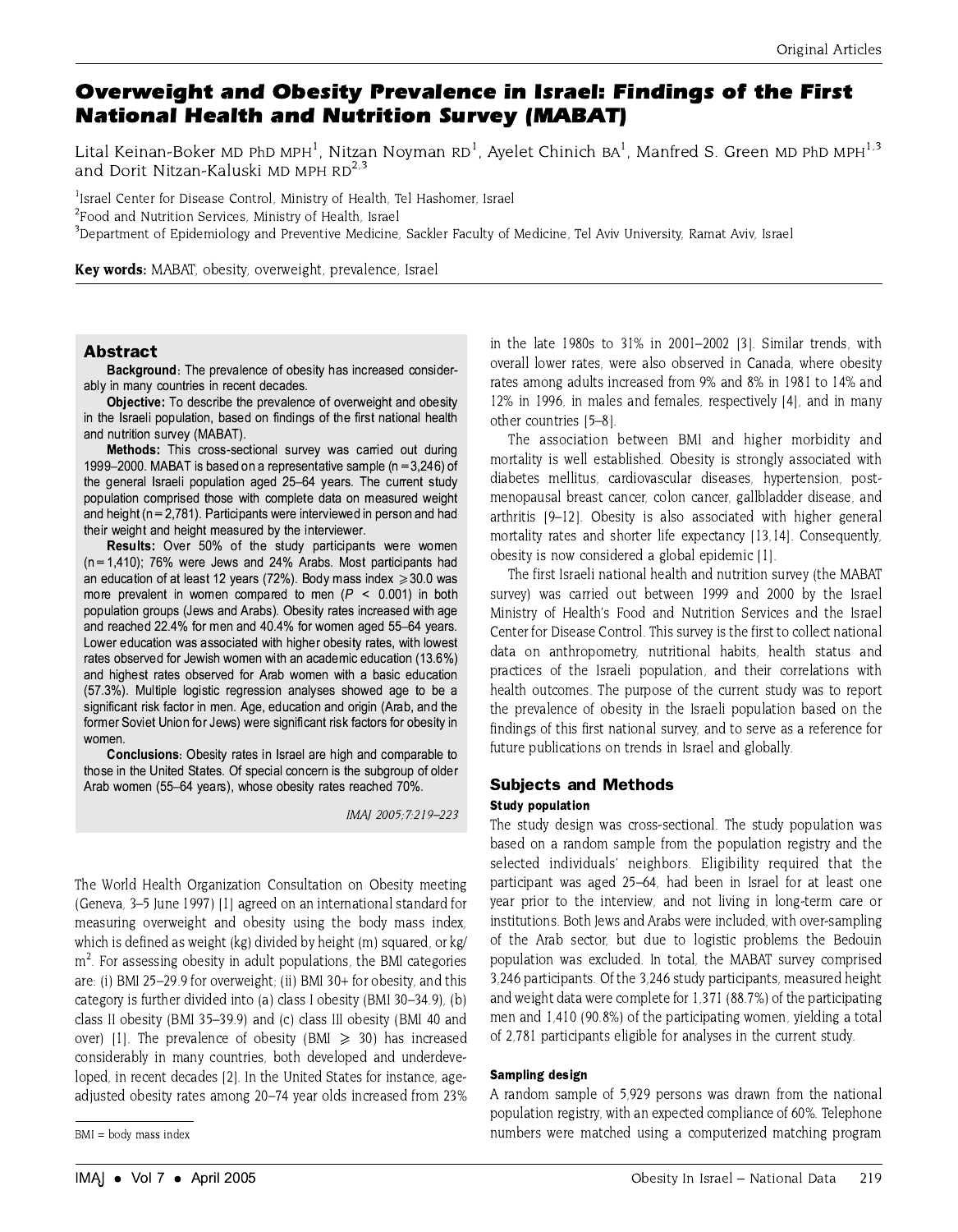(Dyash-Telepathy) [15]. When a telephone number could not be found or was incorrect, a telephone number search based on the family name was conducted. The sampled individuals located had to consent to participate in the survey, and a letter explaining the survey and its importance was sent to those who agreed to participate. Persons who refused to take part in the survey or could not be located were classified as "refused" or "non-located", respectively. Of the random sample  $(n=5.929)$ , 1,992 people aged 25–64 were approached by telephone, and of them, a total of 1,287 agreed to be interviewed (64.6%). In order to reduce the costs of the survey, it was decided to include neighbors of the sample persons in the study population. Finally, 1,277 sampled people (64.1%) and 1,969 neighbors completed the interview, comprising a study population of 3.246 participants in total. The MABAT survey was approved by the Institutional Review Board of the Sheba Medical Center and the Ministry of Health.

## **Data collection**

## Personal interview and questionnaire

A face-to-face interview with study participants was conducted in the person's home. The questionnaires were carried out in four languages (Hebrew, Arab, Russian, English) and contained general and dietary information.

## Anthropometric measurements

Anthropometric measurements were taken by the interviewer at the end of the interview. All the measurements were done twice and both numbers were recorded. Height and weight were measured without shoes. Height was measured using a coil-spring tape measure, and a fixed angle (wood, plastic or aluminum) was used to determine intersection of the top of the subject's head with the wall. Stickers were used to mark and record the height measurement. If the two measurements differed by more than 0.4 cm, a third measurement was taken. Weight was measured using portable analog scales with dial (maximum measurement 130 kg, level of accuracy 0.5 kg) placed on a non-carpeted floor. If the two measurements differed by more than 1 kg, a third measurement was taken. Body mass index was computed as weight divided by height squared (kg/m<sup>2</sup>), and categorized as low (BMI <20.0), normal (BMI 20.0-24.9), overweight (BMI 25.0-29.9), class I obesity (BMI 30.0-34.9), and class II + class III obesity (BMI  $\ge$  35.0).

## Data entry and statistical analyses

Data entry was done through screens based on an SAS statistical program especially developed for the questionnaire. Crude data were usually categorized into subgroups. The total population was categorized into two population groups (Arabs and Jews) and education level into four categories: basic (0-8 years), mediate (9-11 years), high school (12 years and more, non-academic), and academic (more than 12 years, academic). Place of origin was categorized for Jews only, and was based on country of birth, or, in the case of individuals born in Israel, on the father's country of birth.

Findings of the current study are presented as absolute figures, rates or percentages (with 95% confidence intervals). Differences in percentages were tested by the chi-square test. In order to assess the independent associations of each variable on obesity prevalence we used univariate and later multiple logistic regression models for males and females, separately, with obesity (BMI  $\geq$  30) as the dependent variable. Independent variables included age (continuous), education (continuous) and origin as a categorical variable, with Arab origin as one category and Jewish origin subdivided into Asia, Africa, the former Soviet Union, and Europe/ America/Australia. Israeli origin was used as the reference category. Interaction between age and education was examined as well. All analyses were done using the SAS statistical package.

# **Results**

Basic characteristics of the study participants are presented in Table 1. Most of the study participants were married (82.5%) and had an education of at least 12 years (72%). Most of the Jewish participants had a father born in Israel (58.0%) [Table 1].

Mean BMI was lower for men than for women: 26.8 (standard deviation 3.9) for men and 27.1 (SD 5.5) for women. Overweight (BMI 25.0–29.9) was present in 45.8% of the men and 33.1% of the women ( $P < 0.001$ ). Obesity rates were higher for women than for

|                              | N     | %    |
|------------------------------|-------|------|
| Total                        | 2,781 | 100  |
| Gender                       |       |      |
| Male                         | 1,371 | 49   |
| Female                       | 1.410 | 51   |
| Population group             |       |      |
| lews                         | 2,113 | 76   |
| Arabs                        | 668   | 24   |
| Age group (yrs)              |       |      |
| $25 - 34$                    | 740   | 27   |
| $35 - 44$                    | 797   | 29   |
| $45 - 54$                    | 726   | 26   |
| $55 - 64$                    | 518   | 19   |
| <b>Marital status</b>        |       |      |
| Single                       | 287   | 10   |
| Married                      | 2295  | 82.5 |
| Divorced/separated           | 125   | 4.5  |
| Widowed                      | 74    | 3    |
| <b>Education level (yrs)</b> |       |      |
| $0 - 8$                      | 352   | 13   |
| $9 - 11$                     | 403   | 15   |
| $\geq 12$ (non-academic)     | 1367  | 49   |
| >12 (academic)               | 648   | 23   |
| Place of birth*              |       |      |
| Israel                       | 1219  | 58   |
| Asia                         | 176   | 8    |
| Africa                       | 280   | 13   |
| Former Soviet Union          | 211   | 10   |
| Europe                       | 166   | 8    |
| America                      | 61    | 3    |

Table 1. Characteristics of the study population

 $SD = standard deviation$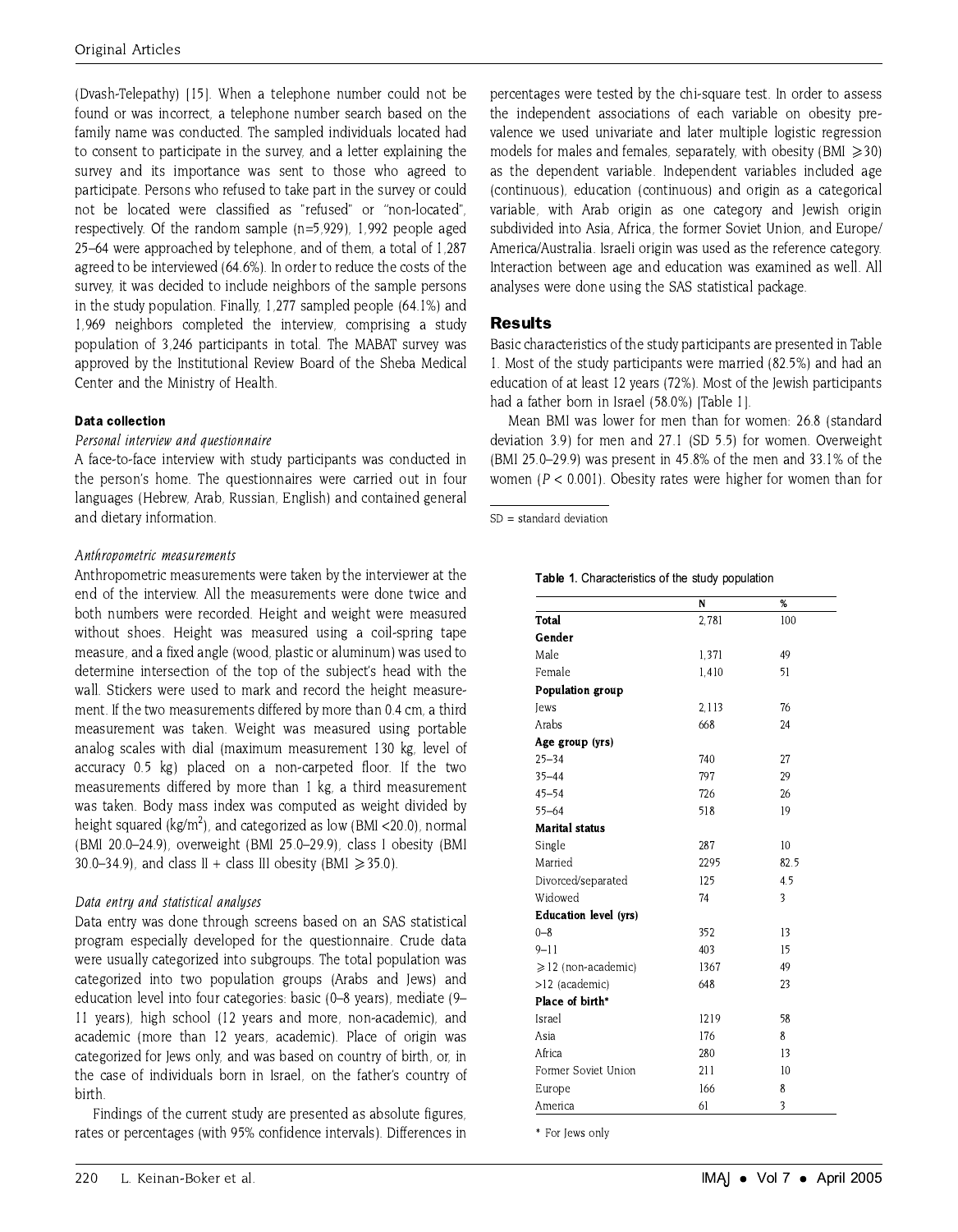men (25.8% vs. 19.9%, respectively): class I obesity (BMI 30-34.9) was present in 17.1% of the men and 16.5% of the women  $(P = 0.19)$ . and class II + III obesity (BMI  $\geq$  35) was present in 2.8% of the men between BMI in Jews and Arabs by education were noted mostly for women. Among Jewish women, the prevalence of obesity was higher for those with basic education than for those with academic

and 9.3% of the women  $(P < 0.001)$ . For both genders, the youngest age group (25-34 years) had low rates of overweight or obesity (10.4% of the men and 13.7% of the women) while the oldest age group (55-64 years) was most frequently overweight or obese (75.6% of the men and 80.0% of the women).

In women, the prevalence of overweight. class I obesity and class  $II + III$ obesity increased monotonically with age. Men showed similar trends for overweight There were no statistically significant differences between Jewish and Arab men regarding prevalence of overweight (47.0% and 45.4%, respectively) and obesity (21.4% and 19.4%, respectively). However, significant differences were noted between Jewish and Arab women, where prevalence of obesity (BMI  $\geq$  30) was 23.6% among Jewish women as compared to 33.2% among Arab women ( $P = 0.0006$ ). Table 2 presents the prevalence of overweight and obesity by gender, age group and population group. Overall, for both genders and both population groups, BMI means tended to increase with higher age [Table  $2$ ].

The distribution of obesity by educational level, gender and population group is presented in Figure 1. Mean BMI declined with higher education levels. This trend was observed for men and women in general. For population groups, it was evident more among Jews. Differences

|            | Age group |           | <b>Mean BMI</b> | BMI 25-29.9       | BMI 30-34.9         | BMI $\geqslant$ 35 |
|------------|-----------|-----------|-----------------|-------------------|---------------------|--------------------|
|            | (yrs)     | ${\bf N}$ | (SD)            | % (95% CI)        | % (95% CI)          | % (95% CI)         |
| Men        | $25 - 64$ | 1,371     | 26.8(3.9)       | 45.8 (43.2, 48.4) | 17.1(15.1, 19.1)    | 2.8(2.0, 3.7)      |
|            | 25–34     | 365       | 25.4(3.8)       | 35.1 (30.2, 40.0) | 9.0(6.1, 12.0)      | 1.4(0.2, 2.6)      |
|            | $35 - 44$ | 383       | 26.8(3.8)       | 48.0 (43.0, 53.0) | 18.3 (14.4, 22.1)   | $2.6$ (1.0, 4.2)   |
|            | $45 - 54$ | 360       | 27.8 (3.8)      | 48.9 (43.7, 54.0) | 22.2 (17.9, 26.5)   | 4.4(2.3, 6.6)      |
|            | $55 - 64$ | 263       | 27.4(3.8)       | 53.2 (47.2, 59.3) | 19.4 (14.6, 24.2)   | $3.0$ (1.0, 5.1)   |
| Women      | $25 - 64$ | 1,410     | 27.1(5.5)       | 33.1 (30.6, 35.5) | 16.5(14.5, 18.4)    | 9.3(7.8, 10.8)     |
|            | $25 - 34$ | 375       | 24.6(4.8)       | 24.8 (20.4, 29.2) | 9.3(6.4, 12.3)      | $4.3$ $(2.2, 6.3)$ |
|            | $35 - 44$ | 414       | 26.6(5.2)       | 31.9 (27.4, 36.4) | $14.7$ (11.3, 18.1) | 7.3(4.7, 9.7)      |
|            | $45 - 54$ | 366       | 28.2(5.3)       | 38.3 (33.3, 43.2) | 20.8 (16.6, 24.9)   | 11.5(8.2, 14.7)    |
|            | $55 - 64$ | 255       | 29.7 (5.6)      | 39.6 (33.6, 45.6) | 23.5 (18.3, 28.7)   | 16.9 (12.3, 21.5)  |
| Jews only  |           |           |                 |                   |                     |                    |
| Men        | $25 - 64$ | 1,016     | 26.7(4)         | 47.0 (41.8, 52.2) | 18.6 (14.5, 22.6)   | 2.8(1.1, 4.5)      |
|            | $25 - 34$ | 236       | 24.8 (23.6)     | 34.3 (28.3, 40.4) | $6.8$ (3.6, 10.0)   | 0.9(0.0, 2.0)      |
|            | $35 - 44$ | 261       | 26.8(3.9)       | 47.1 (41.1, 53.2) | 17.2 (12.7, 21.8)   | $3.1$ (1.0, 5.2)   |
|            | $45 - 54$ | 310       | 27.8(4)         | 47.1 (41.5, 52.6) | 22.3 (17.6, 26.9)   | 4.8(2.4, 7.2)      |
|            | $55 - 64$ | 209       | 27.2(3.7)       | 53.1 (46.3, 59.9) | 18.2 (12.9, 23.4)   | 1.9(0.06, 3.8)     |
| Women      | $25 - 64$ | 1,097     | 26.8(5.3)       | 32.9 (30.1, 35.7) | 15.4 (13.3, 17.5)   | 8.2(6.6, 9.8)      |
|            | $25 - 34$ | 236       | 24.1(4.4)       | 21.6 (16.4, 26.9) | $7.6$ $(4.2, 11.0)$ | $3.4$ (1.1, 5.7)   |
|            | $35 - 44$ | 310       | 25.8(4.9)       | 29.4 (24.3, 34.4) | 11.9(8.5, 15.5)     | 5.5(2.9, 8.0)      |
|            | $45 - 54$ | 326       | 27.9 (5.2)      | 39.0 (33.7, 44.2) | 19.9 (15.6, 24.3)   | 9.8(6.6, 13.0)     |
|            | $55 - 64$ | 225       | 29.3 (54)       | 40.9 (34.5, 47.3) | 21.8 (16.4, 27.2)   | 14.7 (10.0, 19.3)  |
| Arabs only |           |           |                 |                   |                     |                    |
| Men        | $25 - 64$ | 355       | $26.8$ (3.9)    | 45.4 (42.3, 48.4) | 16.5(14.2, 18.8)    | 2.9(1.8, 3.9)      |
|            | $25 - 34$ | 129       | 25.8(4)         | 36.4 (28.1, 44.7) | 13.2 (7.3, 19.0)    | $2.3$ (0.0, 4.9)   |
|            | $35 - 44$ | 122       | 26.7(3.4)       | 50.0 (41.1, 58.9) | 20.5 (13.3, 27.6)   | 1.6(0.0, 3.9)      |
|            | $45 - 54$ | 50        | 28.2(2.9)       | 60.0 (46.4, 73.6) | 22.0 (10.5, 33.5)   | 2.0(0.0, 5.9)      |
|            | $55 - 64$ | 54        | 28.3(4.2)       | 53.7 (40.4, 67.0) | 24.1 (12.7, 35.5)   | 7.4(0.4, 14.4)     |
| Women      | $25 - 64$ | 313       | 28.0(6.2)       | 33.6 (28.3, 38.8) | 20.1 (15.7, 24.6)   | 13.1 (9.4, 16.8)   |
|            | $25 - 34$ | 139       | 25.4(5.5)       | 30.2 (22.6, 37.8) | 12.2 (6.8, 17.7)    | $5.8$ (1.9, 9.6)   |
|            | $35 - 44$ | 104       | 28.7(5.7)       | 39.4 (30.0, 48.8) | 23.1 (15.0, 31.2)   | 12.5(6.1, 18.9)    |
|            | $45 - 54$ | 40        | 31.1(5.8)       | 32.5 (18.0, 47.0) | 27.5 (13.7, 41.3)   | 25.0 (11.6, 38.4)  |
|            | $55 - 64$ | 30        | 33.1(5.6)       | 30.0 (13.6, 46.4) | 36.7 (19.4, 53.9)   | 33.3 (16.5, 50.2)  |

Table 2. Prevalence (and 95% confidence intervals) of overweight (BMI 25.0-29.9) and obesity type I (BMI



**Figure 1.** Obesity (BMI  $\geq$  30) rates (%) by gender and level of education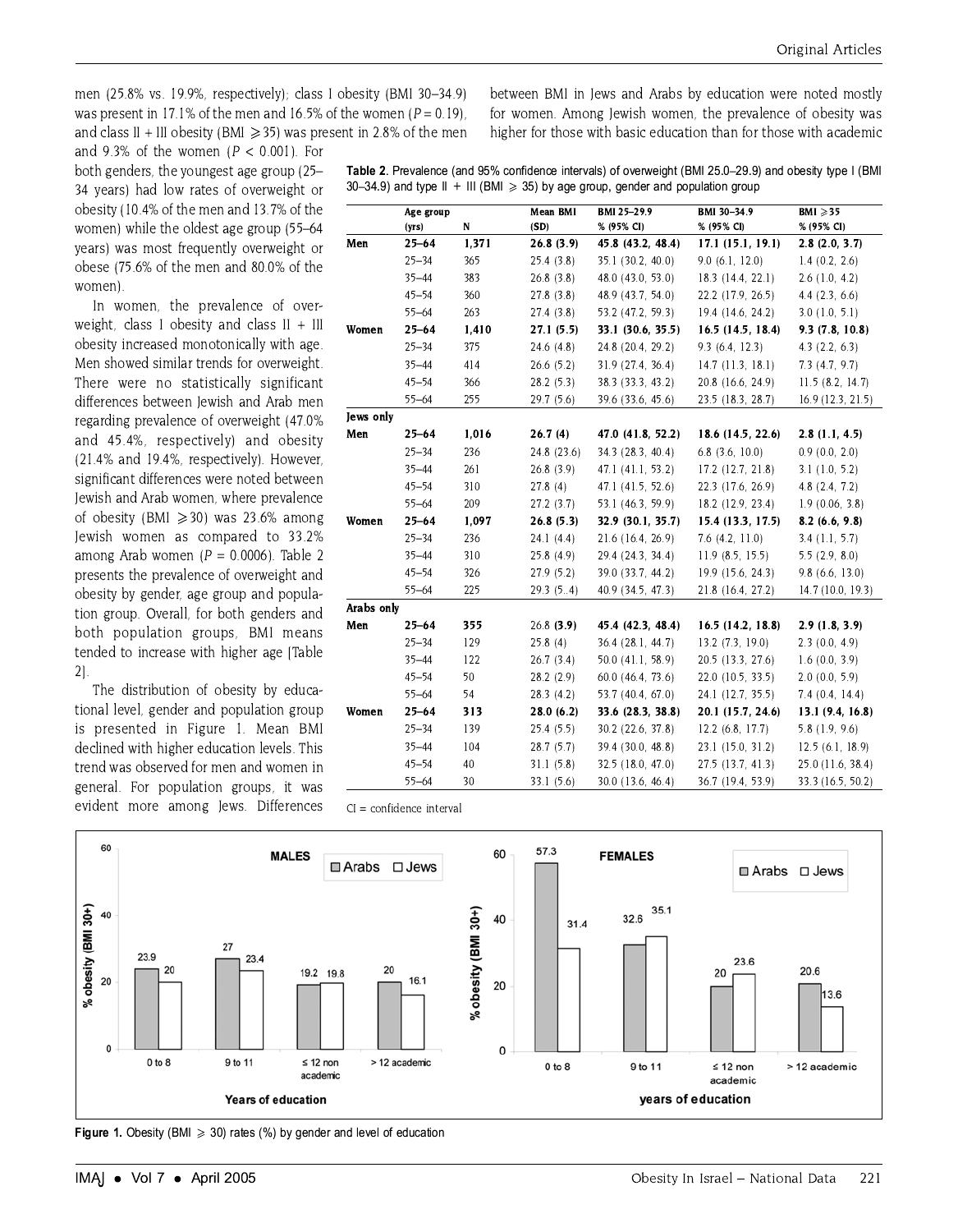education (31.4% vs. 13.6%, respectively). Among Arab women, prevalence of obesity was 57.3% for those with basic education and 20.6% for those with academic education. Among women with academic education, class II + III obesity was present only in 4.2% of the Jewish women as compared to 11.8% of the Arab women, while type I obesity prevalence was comparable (9.4% in Jews, 8.8% in Arabs) [Figure 1].

Jewish men in all origin categories were most frequently overweight (prevalence of 45.7%, 44.7%, 50.2%, 47.1% and 41.2% for men originating from Israel, Asia, Africa, former Soviet Union and Europe/USA/Australia, respectively). Women from Israel, Asia and Europe/America/Australia had normal BMI most frequently (71.8%, 45.9% and 43%, respectively), while women from Africa and those from the former Soviet Union distributed equally between the categories of normal BMI (38.7% and 33.1%, respectively) and overweight (36.8% and 32.1%, respectively). The prevalence of obesity type I was highest among men and women from the former Soviet Union (18.5% and 19.7%, respectively) while prevalence of obesity type II + III was highest among men from Europe/America/ Australia (4.0%) and women from the former Soviet Union (13.1%). In total, men and women from Israel had the lowest prevalence of overweight and obesity (58.5% and 28.2%, respectively), while men and women from the former Soviet Union had the highest prevalence of overweight and obesity (66.4% and 64.9%, respectively) (data not shown).

By univariate logistic regression models, higher age and Europe/ America/Australia origin (as compared to Israeli origin) were significant risk factors for obesity in men. In women, higher age, lower education, and origin (Arabs and all other origin groups as compared to Israeli origin) were significant risk factors (data not shown). In the multiple logistic regression analyses, which included age, education and origin as independent covariates, only age remained a significant predictor for men (Table 3), while for women. significant predictors were age, education, Arab origin and former Soviet Union origin as compared to Israeli origin [Table 3]. Interaction between age and education was not significant in men and only borderline significant in women and therefore was not included in the model.

# **Discussion**

The results of the first national health and nutrition survey (MABAT) indicate that rates of overweight and obesity for the 24–65 year old population in Israel are high, especially for the age group 55–64. The highest prevalence of type II  $+$  III obesity was noted for older, less educated Arab women, who may therefore be defined as a high risk group for obesity-related morbidity.

The main advantage of the current study is its national based sample. To the best of our knowledge this is the first national based study in this field in Israel. The fact that the values for height and weight were obtained through systematically controlled measurements assures the accuracy and validity of the data. Furthermore, strict quality control was maintained at all levels of the MABAT survey.

The inclusion of the subjects' neighbors into the sample was in order to reduce the costs of the survey. Potential differences

|  |  |  | <b>Table 3.</b> Odds ratios and 95% confidence intervals for obesity (BMI $\geq 30$ ) by |  |  |  |
|--|--|--|------------------------------------------------------------------------------------------|--|--|--|
|  |  |  | gender in a multivariate logistic regression model                                       |  |  |  |

|                      |      | Males      | <b>Females</b> |            |  |
|----------------------|------|------------|----------------|------------|--|
| Variable             | 0R   | 95% CI     | OR             | 95% CI     |  |
| Age                  | 1.03 | 1.02, 1.04 | 1.05           | 1.03, 1.06 |  |
| Education            | 0.93 | 0.80.1.09  | 0.71           | 0.61, 0.83 |  |
| Origin*              |      |            |                |            |  |
| Arab                 | 1.76 | 0.90.3.42  | 3.50           | 1.51, 8.12 |  |
| Asia                 | 1.31 | 0.65, 2.61 | 1.55           | 0.66 3.64  |  |
| Africa               | 1.29 | 0.64.2.59  | 1.86           | 0.80, 4.31 |  |
| Former Soviet Union  | 1.37 | 0.64.2.96  | 3.12           | 1.30. 7.49 |  |
| Europe/USA/Australia | 1.58 | 0.80, 3.11 | 1.89           | 0.81, 4.41 |  |

\* Origin was added as a categorical variable to the model with Arab origin as one category, and Jewish origin categorized into Asia, Africa, Former Soviet Union and Europe/America/Australia origin. Israeli origin was determined as the category of reference.

between the random and the neighbors' samples were examined. In the neighbors' sample, the average age was 2.6 years higher. However, there was no difference in average number of years of schooling between the two samples, and after adjusting for gender, age and population group, no significant differences in weight, height or BMI were found between the interviewees in the two samples. Therefore, we have no reason to suspect a selection bias.

The results presented in this study are in accordance with previously published data for western countries in general [1-8] and for Israel in particular. Gofin et al. [16] assessed the prevalence of obesity and its changes over time (1970–1986) in men and women aged ≥50 years, residents of a defined neighborhood in Jerusalem. Their findings indicated rather high age- and gender-adjusted obesity rates that increased with time, from 21% in 1970 to 25% in 1986. Age- and gender-specific obesity rate (BMI  $\geq$  30) for 45–64 year old participants in the current study was 30%, which is higher. This discrepancy can probably be explained by the time differences between the studies (the late 1980s in the previous study and 1999-2000 in the current one), and perhaps also by the fact that the current study population is a representative sample of the general Israeli population while the previous study population was a selected group.

The Israeli CORDIS cohort study, which took place between 1985 and 1989 and screened 2,154 men and 1,395 women employed in Israeli industry for selected risk factors for cardiovascular diseases [17], presents somewhat intriguing results. For the age groups 25– 34, 35–44, 45–54 and 55–64, the prevalence of BMI  $\geq$  30 was 7.3%, 12.6%, 14.5% and 14.9% for men and 7.1%, 19.2%, 32.9% and 36.4% for women, respectively (unpublished data). While the CORDIS values are considerably lower than those described in the current study for men, they are similar to the current findings for women, even though there is a gap of 12-15 years between the two studies. This observation could indicate that while men in industry may be healthier than the general population, women in industry are a selected group that may have higher obesity rates, perhaps due to lower education level, which is a significant predictor for BMI in women but not in men.

As compared to Israeli origin, Arab origin in men was associated with higher BMI (borderline significance), while for women it was